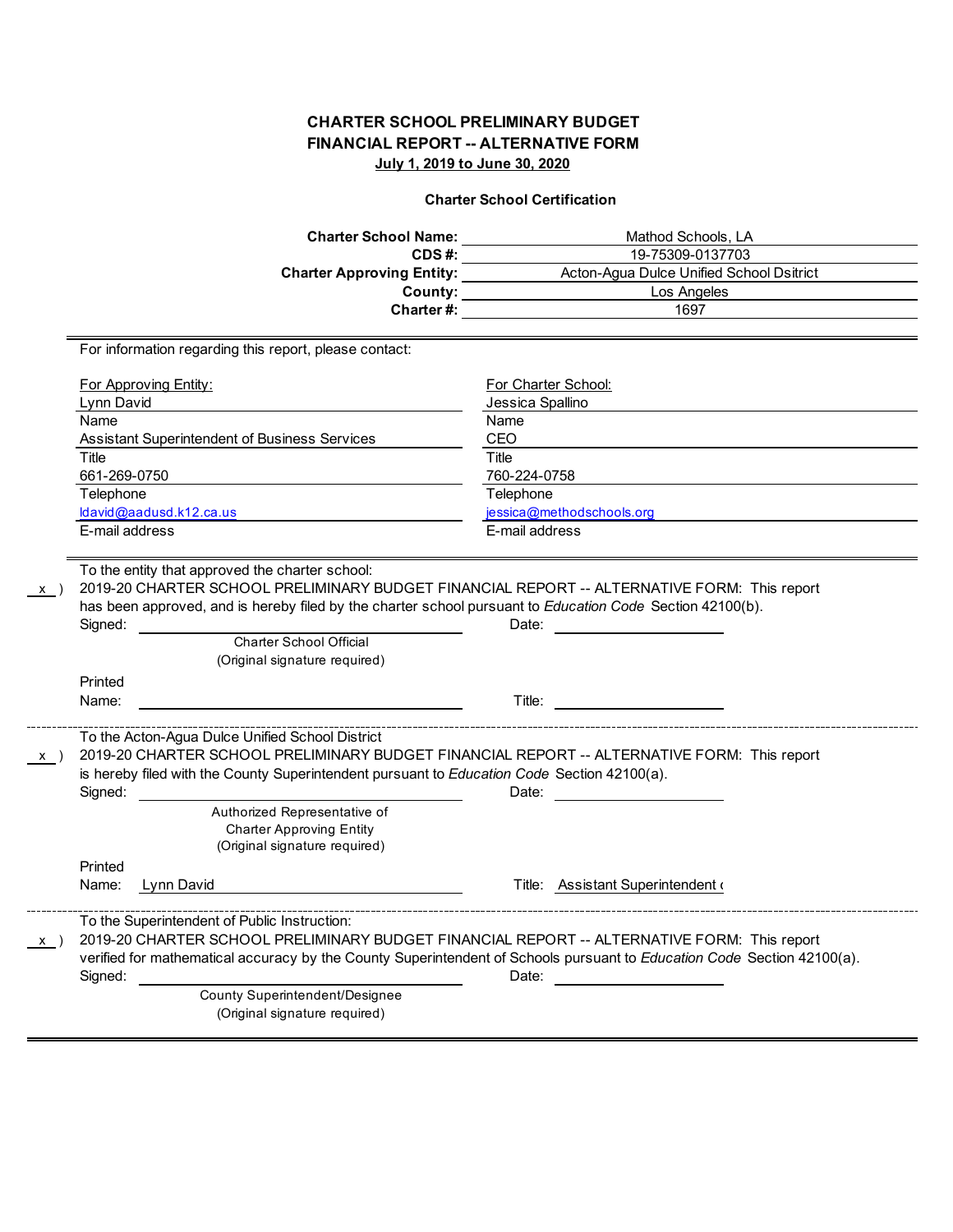### **Charter School Name:** Method Schools, LA

**CDS #:** 19-75309-0137703 **Charter Approving Entity:** Acton-Aqua Dulce Unified School District **County:** Los Angeles

**Charter #:** 1697

**This charter school uses the following basis of accounting:**

**Please enter an "X" in the applicable box below; check only one box**

**X Accrual Basis** (Applicable Capital Assets/Interest on Long-Term Debt/Long-Term Liabilities objects are 6900, 7438, 9400-9499, and 9660-9669)

**Modified Accrual Basis** (Applicable Capital Outlay/Debt Service objects are 6100-6170, 6200-6500, 7438, and 7439)

|    |    | <b>Description</b>                                     | <b>Object Code</b> | 2018-19<br><b>Estimated</b><br>Actuals (A) | 2019-20<br>Preliminary<br><b>Budget</b><br>Unrestricted (B) | 2019-20<br>Preliminary<br><b>Budget</b><br><b>Restricted (C)</b> | 2019-20<br>Preliminary<br><b>Budget Total (D)</b> | <b>Difference (Col</b><br>A & D |
|----|----|--------------------------------------------------------|--------------------|--------------------------------------------|-------------------------------------------------------------|------------------------------------------------------------------|---------------------------------------------------|---------------------------------|
| Α. |    | <b>REVENUES</b>                                        |                    |                                            |                                                             |                                                                  |                                                   |                                 |
|    |    | 1. LCFF Sources                                        |                    |                                            |                                                             |                                                                  |                                                   |                                 |
|    |    | State Aid - Current Year                               | 8011               | 3.492.937.00                               | 3,612,079.00                                                |                                                                  | 3,612,079.00                                      | 119.142                         |
|    |    | Education Protection Account - Current Year            | 8012               | 71,850.00                                  | 71,850.00                                                   |                                                                  | 71,850.00                                         | $\overline{0}$                  |
|    |    | State Aid - Prior Years                                | 8019               | 0.00                                       | 0.00                                                        |                                                                  | 0.00                                              | $\boldsymbol{0}$                |
|    |    | Transfer of Charter Schools in Lieu of Property Taxes  | 8096               | 80,662.00                                  | 80,662.00                                                   |                                                                  | 80,662.00                                         | $\Omega$                        |
|    |    | Other LCFF Transfers<br><b>Total, LCFF Sources</b>     | 8091, 8097         | 0.00<br>3.645.449.00                       | 0.00<br>3.764.591.00                                        |                                                                  | 0.00<br>3,764,591.00                              | 0<br>119.142                    |
|    |    |                                                        |                    |                                            |                                                             |                                                                  |                                                   |                                 |
|    | 2. | Federal Revenues (see NOTE on last page)               |                    |                                            |                                                             |                                                                  |                                                   |                                 |
|    |    | No Child Left Behind                                   | 8290               | 0.00                                       |                                                             | 0.00                                                             | 0.00                                              | $\mathbf 0$                     |
|    |    | Special Education - Federal                            | 8181, 8182         | 0.00                                       |                                                             | 0.00                                                             | 0.00                                              | $\Omega$                        |
|    |    | Child Nutrition - Federal                              | 8220               | 0.00                                       |                                                             | 0.00                                                             | 0.00                                              | 0                               |
|    |    | <b>Other Federal Revenues</b>                          | 8290               | 0.00                                       | 0.00                                                        | 0.00                                                             | 0.00                                              | 0                               |
|    |    | <b>Total, Federal Revenues</b>                         |                    | 0.00                                       | 0.00                                                        | 0.00                                                             | 0.00                                              | 0                               |
|    | 3. | <b>Other State Revenues</b>                            |                    |                                            |                                                             |                                                                  |                                                   |                                 |
|    |    | Special Education - State                              | <b>StateRevSE</b>  | 116.756.00                                 |                                                             | 116,756.00                                                       | 116.756.00                                        | $\mathbf 0$                     |
|    |    | <b>Child Nutrition Programs</b>                        | 8520               | 0.00                                       |                                                             |                                                                  | 0.00                                              | $\overline{\mathbf{0}}$         |
|    |    | <b>Mandated Costs Reimbursements</b>                   | 8550               | 51,788.00                                  | 15,983.00                                                   |                                                                  | 15,983.00                                         | 15,805                          |
|    |    | Lottery - Unrestricted and Instructional Materials     | 8560               | 73,287.00                                  | 54,247.00                                                   | 19.040.00                                                        | 73,287.00                                         | 0                               |
|    |    | Low Performing Student Block Grant                     | 8590               | 0.00                                       |                                                             |                                                                  | 0.00                                              | $\overline{\mathbf{0}}$         |
|    |    | All Other State Revenues                               | <b>StateRevAO</b>  | 354.00                                     |                                                             |                                                                  | 0.00                                              | (354                            |
|    |    | <b>Total, Other State Revenues</b>                     |                    | 242,185.00                                 | 70,230.00                                                   | 135.796.00                                                       | 206.026.00                                        | (36,159                         |
|    | 4. | <b>Other Local Revenues</b>                            |                    |                                            |                                                             |                                                                  |                                                   |                                 |
|    |    | Transfers from Sponsoring LEAs to Charter Schools      | 8791               | 0.00                                       |                                                             |                                                                  | 0.00                                              |                                 |
|    |    | All Other Local Revenues                               | LocalRevAO         | 0.00                                       | 0.00                                                        | 0.00                                                             | 0.00                                              | 0<br>0                          |
|    |    | <b>Total, Local Revenues</b>                           |                    | 0.00                                       | 0.00                                                        | 0.00                                                             | 0.00                                              | $\Omega$                        |
|    |    |                                                        |                    |                                            |                                                             |                                                                  |                                                   |                                 |
|    | 5. | <b>TOTAL REVENUES</b>                                  |                    | 3,887,634.00                               | 3,834,821.00                                                | 135,796.00                                                       | 3,970,617.00                                      | 82,983                          |
|    |    | <b>B. EXPENDITURES</b>                                 |                    |                                            |                                                             |                                                                  |                                                   |                                 |
|    |    | 1. Certificated Salaries                               |                    |                                            |                                                             |                                                                  |                                                   |                                 |
|    |    | <b>Teachers' Salaries</b>                              | 1100               | 915,000.00                                 | 1,145,420.00                                                | 0.00                                                             | 1,145,420.00                                      | (230, 420)                      |
|    |    | <b>Certificated Pupil Support Salaries</b>             | 1200               | 0.00                                       | 0.00                                                        | 0.00                                                             | 0.00                                              | $\overline{0}$                  |
|    |    | Certificated Supervisors' and Administrators' Salaries | 1300               | 110,000.00                                 | 181,730.00                                                  | 13,615.00                                                        | 195,345.00                                        | (85, 345)                       |
|    |    | <b>Other Certificated Salaries</b>                     | 1900               | 0.00                                       | 0.00                                                        | 0.00                                                             | 0.00                                              | 0                               |
|    |    | <b>Total, Certificated Salaries</b>                    |                    | 1,025,000.00                               | 1,327,150.00                                                | 13,615.00                                                        | 1,340,765.00                                      | (315, 765)                      |
|    |    |                                                        |                    |                                            |                                                             |                                                                  |                                                   |                                 |
|    |    | 2. Non-certificated Salaries                           |                    |                                            |                                                             |                                                                  |                                                   |                                 |
|    |    | <b>Instructional Aides' Salaries</b>                   | 2100               | 90,000.00                                  | 41,877.00                                                   | 0.00                                                             | 41,877.00                                         | 48,123                          |
|    |    | Non-certificated Support Salaries                      | 2200               | 0.00                                       | 67,678.00                                                   | 0.00                                                             | 67,678.00                                         | (67, 678)                       |
|    |    | Non-certificated Supervisors' and Administrators' Sal. | 2300               | 105,000.00                                 | 89,892.00                                                   | 0.00                                                             | 89,892.00                                         | 15,108                          |
|    |    | <b>Clerical and Office Salaries</b>                    | 2400               | 160,000.00                                 | 34,675.00                                                   | 0.00                                                             | 34,675.00                                         | 125,325                         |
|    |    | Other Non-certificated Salaries                        | 2900               | 0.00                                       | 0.00                                                        | 0.00                                                             | 0.00                                              | 0                               |
|    |    | <b>Total, Non-certificated Salaries</b>                |                    | 355.000.00                                 | 234.122.00                                                  | 0.00                                                             | 234,122.00                                        | 120,878                         |
|    |    |                                                        |                    |                                            |                                                             |                                                                  |                                                   |                                 |
|    |    |                                                        |                    |                                            |                                                             |                                                                  |                                                   |                                 |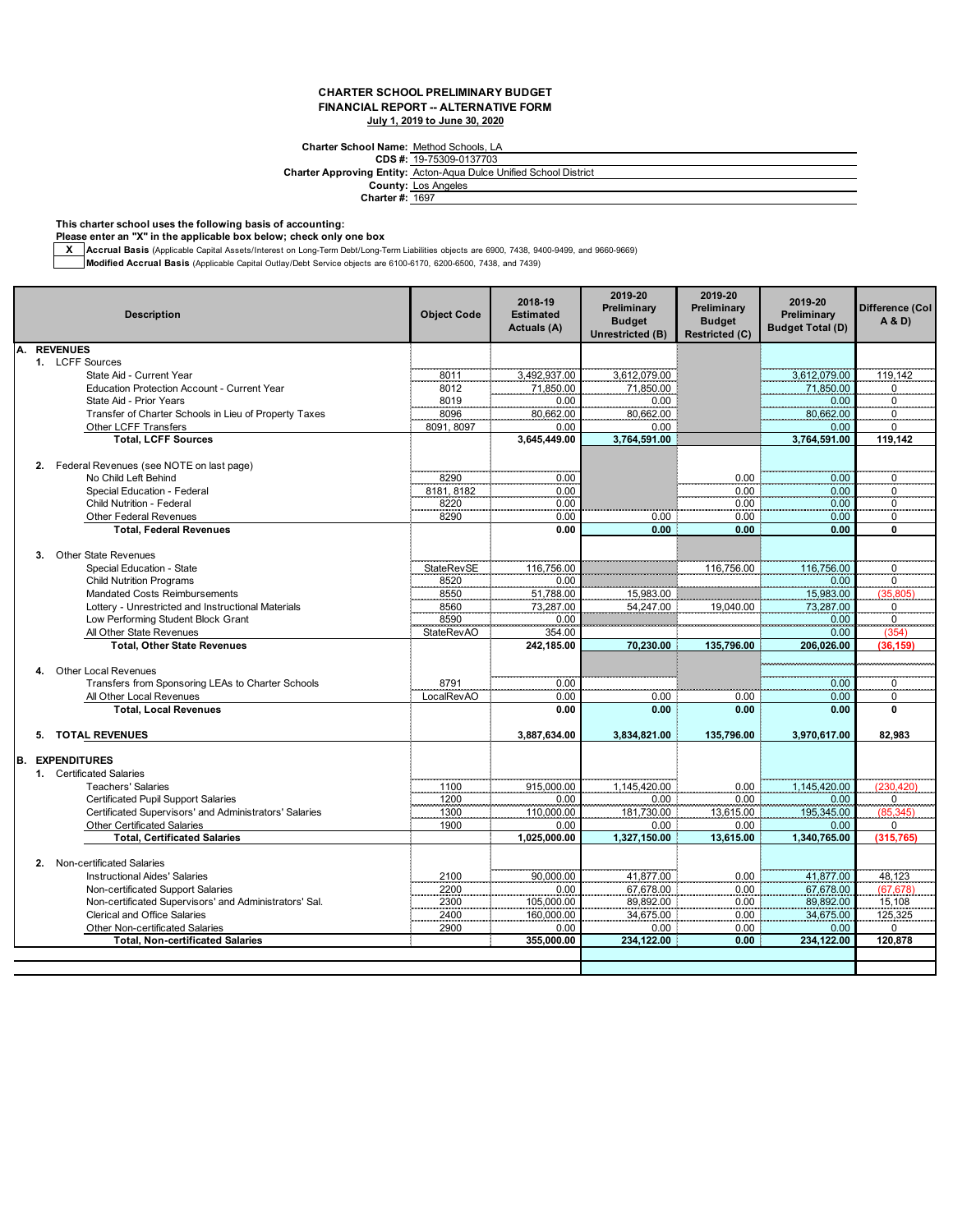**Charter School Name:** Method Schools, LA

|    |                                                                 | CDS #: 19-75309-0137703 |                                            |                                                             |                                                           |                                                   |                           |
|----|-----------------------------------------------------------------|-------------------------|--------------------------------------------|-------------------------------------------------------------|-----------------------------------------------------------|---------------------------------------------------|---------------------------|
|    | <b>Description</b>                                              | <b>Object Code</b>      | 2018-19<br><b>Estimated</b><br>Actuals (A) | 2019-20<br>Preliminary<br><b>Budget</b><br>Unrestricted (B) | 2019-20<br>Preliminary<br><b>Budget</b><br>Restricted (C) | 2019-20<br>Preliminary<br><b>Budget Total (D)</b> | Difference (Col<br>A & D) |
| 3. | <b>Employee Benefits</b>                                        |                         |                                            |                                                             |                                                           |                                                   |                           |
|    | <b>STRS</b>                                                     | 3101-3102               | 0.00                                       | 0.00                                                        | 0.00                                                      | 0.00                                              | 0                         |
|    | <b>PERS</b>                                                     | 3201-3202               | 0.00                                       | 0.00                                                        | 0.00                                                      | 0.00                                              | 0                         |
|    | OASDI / Medicare / Alternative                                  | 3301-3302               | 112,820.00                                 | 118,997.00                                                  | .482.00                                                   | 120,479.00                                        | (7,659)                   |
|    | Health and Welfare Benefits                                     | 3401-3402               | 60,000.00                                  | 156,600.00                                                  | 900.00                                                    | 157,500.00                                        | (97, 500)                 |
|    | Unemployment Insurance                                          | 3501-3502               | 32,000.00                                  | 53,340.00                                                   | 420.00                                                    | 53,760.00                                         | (21, 760)                 |
|    | Workers' Compensation Insurance                                 | 3601-3602               | 15,000.00                                  | 27,222.00                                                   | 339.00                                                    | 27,561.00                                         | (12, 561)                 |
|    | <b>Retiree Benefits</b>                                         | 3701-3702               | 0.00                                       | 0.00                                                        | 0.00                                                      | 0.00                                              | 0                         |
|    | PERS Reduction (for revenue limit funded schools)               | 3801-3802               | 0.00                                       | 0.00                                                        | 0.00                                                      | 0.00                                              | $\cdot$ <sup>0</sup>      |
|    | Other Employee Benefits                                         | 3901-3902               | 25,000.00                                  | 57,744.00                                                   | 0.00                                                      | 57,744.00                                         | (32,744)                  |
|    | <b>Total, Employee Benefits</b>                                 |                         | 244.820.00                                 | 413,903.00                                                  | 3,141.00                                                  | 417.044.00                                        | (172.224)                 |
|    |                                                                 |                         |                                            |                                                             |                                                           |                                                   |                           |
| 4. | Books and Supplies                                              |                         |                                            |                                                             |                                                           |                                                   |                           |
|    | Approved Textbooks and Core Curricula Materials                 | 4100                    | 548,857.00                                 | 575,000.00                                                  | 0.00                                                      | 575,000.00                                        | (26, 143)                 |
|    | Books and Other Reference Materials                             | 4200                    | 25,000.00                                  | 75,000.00                                                   | 0.00                                                      | 75,000.00                                         | (50,000)                  |
|    | <b>Materials and Supplies</b>                                   | 4300                    | 38,571.00                                  | 15,960.00                                                   | 19,040.00                                                 | 35,000.00                                         | 3,571                     |
|    | Noncapitalized Equipment                                        | 4400                    | 14,000.00                                  | 30,000.00                                                   | 0.00                                                      | 30,000.00                                         | (16,000)                  |
|    | Food                                                            | 4700                    | 0.00                                       | 0.00                                                        | 0.00                                                      | 0.00                                              | $\mathbf 0$               |
|    | <b>Total, Books and Supplies</b>                                |                         | 626,428.00                                 | 695,960.00                                                  | 19.040.00                                                 | 715,000.00                                        | (88.572                   |
|    |                                                                 |                         |                                            |                                                             |                                                           |                                                   |                           |
| 5. | Services and Other Operating Expenditures                       |                         |                                            |                                                             |                                                           |                                                   |                           |
|    | Subagreeemnts for Services                                      | 5100                    | 0.00                                       | 0.00                                                        | 0.00                                                      |                                                   |                           |
|    | <b>Travel and Conferences</b>                                   | 5200                    | 32,500.00                                  | 63,750.00                                                   | 0.00                                                      |                                                   |                           |
|    | Dues and Memberships                                            | 5300                    | 2,500.00                                   | 3,000.00                                                    | 0.00                                                      | 63,750.00<br>3,000.00                             | (31,250)                  |
|    | Insurance                                                       | 5400                    | 20,000.00                                  | 10,000.00                                                   | 0.00                                                      | 10,000.00                                         | 10,000                    |
|    | Operations and Housekeeping Services                            |                         | 10,000.00                                  | 11,500.00                                                   | 0.00                                                      |                                                   |                           |
|    |                                                                 | 5500<br>5600            | 155,110.00                                 | 159,763.00                                                  | 0.00                                                      | 11,500.00<br>159,763.00                           | (1,500)                   |
|    | Rentals, Leases, Repairs, and Noncap. Improvements              |                         |                                            |                                                             |                                                           |                                                   | (4,653)                   |
|    | Professional/Consulting Services and Operating Expend.          | 5800                    | 479,076.00<br>31,500.00                    | 338,802.00                                                  | 100,000.00                                                | 438,802.00<br>32,750.00                           | $40,274$<br>(1,250)       |
|    | Communications                                                  | 5900                    |                                            | 32,750.00                                                   | 0.00                                                      |                                                   |                           |
|    | <b>Total, Services and Other Operating Expenditures</b>         |                         | 730,686.00                                 | 619,565.00                                                  | 100,000.00                                                | 719,565.00                                        | 11,121                    |
|    | 6. Capital Outlay<br>(Objects 6100-6170, 6200-6500 for modified |                         |                                            |                                                             |                                                           |                                                   |                           |
|    | accrual basis only)                                             |                         |                                            |                                                             |                                                           |                                                   |                           |
|    | Land and Land Improvements                                      | 6100-6170               | 0.00                                       | 0.00                                                        | 0.00                                                      | 0.00                                              | $\overline{0}$            |
|    | Buildings and Improvements of Buildings                         | 6200                    | $0.00\,$                                   | 0.00                                                        | 0.00                                                      | 0.00                                              | 0                         |
|    | Books and Media for New School Libraries or Major               |                         | 0.00                                       | 0.00                                                        | 0.00                                                      | 0.00                                              | 0                         |
|    | Expansion of School Libraries                                   | 6300                    | 0.00                                       | 0.00                                                        | 0.00                                                      | 0.00                                              | 0                         |
|    | Equipment                                                       | 6400                    | 0.00                                       | 0.00                                                        | 0.00                                                      | 0.00                                              |                           |
|    | <b>Equipment Replacement</b>                                    | 6500                    | 0.00                                       | 0.00                                                        | 0.00                                                      | 0.00                                              | $\overline{0}$<br>0       |
|    | Depreciation Expense (for accrual basis only)                   | 6900                    | 0.00                                       | 0.00                                                        | 0.00                                                      | 0.00                                              | 0                         |
|    | <b>Total, Capital Outlay</b>                                    |                         | 0.00                                       | 0.00                                                        | 0.00                                                      | 0.00                                              | 0                         |
|    |                                                                 |                         |                                            |                                                             |                                                           |                                                   |                           |
|    | 7. Other Outgo                                                  |                         |                                            |                                                             |                                                           |                                                   |                           |
|    | Tuition to Other Schools                                        | 7110-7143               | 0.00                                       | 0.00                                                        | 0.00                                                      |                                                   | 0                         |
|    | Transfers of Pass-Through Revenues to Other LEAs                | 7211-7213               | 0.00                                       | 0.00                                                        | 0.00                                                      |                                                   | 0                         |
|    | Transfers of Apportionments to Other LEAs - Spec. Ed.           | 7221-7223SE             | 0.00                                       | 0.00                                                        | 0.00                                                      | 0.00                                              | 0                         |
|    |                                                                 |                         |                                            |                                                             |                                                           |                                                   |                           |
|    | Transfers of Apportionments to Other LEAs - All Other           | 7221-7223AO             | 0.00                                       | 0.00                                                        | 0.00                                                      |                                                   | 0                         |
|    | All Other Transfers                                             | 7280-7299               | 0.00                                       | 0.00                                                        | 0.00                                                      | 0.00                                              | 0                         |
|    | Debt Service:                                                   |                         |                                            |                                                             |                                                           |                                                   | $\overline{\mathbf{0}}$   |
|    | Interest                                                        | 7438                    | 270.00                                     | 0.00                                                        | 0.00                                                      | 0.00                                              | 270                       |
|    | Principal (for modified accrual basis only)                     | 7439                    | 0.00                                       | 0.00                                                        | 0.00                                                      | 0.00                                              | $\mathbf 0$               |
|    | <b>Total, Other Outgo</b>                                       |                         | 270.00                                     | 0.00                                                        | 0.00                                                      | 0.00                                              | 270                       |
|    | 8. TOTAL EXPENDITURES                                           |                         | 2,982,204.00                               | 3,290,700.00                                                | 135,796.00                                                | 3,426,496.00                                      | (444, 292)                |
|    | C. EXCESS (DEFICIENCY) OF REVENUES OVER EXPEND.                 |                         |                                            |                                                             |                                                           |                                                   |                           |
|    | BEFORE OTHER FINANCING SOURCES AND USES (A5-B8)                 |                         | 905,430.00                                 | 544,121.00                                                  | 0.00                                                      | 544,121.00                                        |                           |
|    |                                                                 |                         |                                            |                                                             |                                                           |                                                   |                           |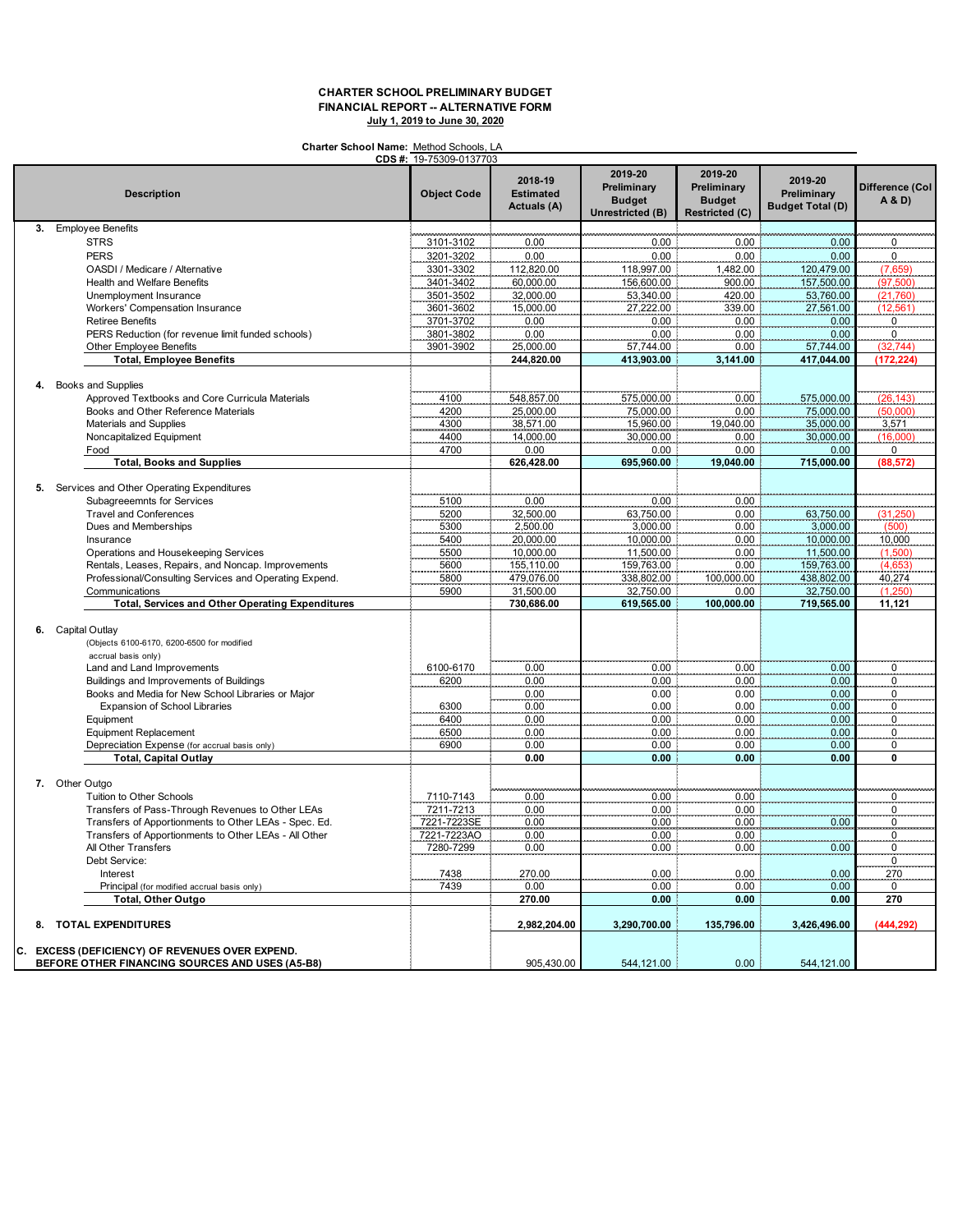### **Charter School Name:** Method Schools, LA

| CDS #: 19-75309-0137703 |                                                                                                                                                                                                                             |                    |                                                  |                                                             |                                                                  |                                                      |                          |  |  |
|-------------------------|-----------------------------------------------------------------------------------------------------------------------------------------------------------------------------------------------------------------------------|--------------------|--------------------------------------------------|-------------------------------------------------------------|------------------------------------------------------------------|------------------------------------------------------|--------------------------|--|--|
|                         | <b>Description</b>                                                                                                                                                                                                          | <b>Object Code</b> | 2018-19<br><b>Estimated</b><br>Actuals (A)       | 2019-20<br>Preliminary<br><b>Budget</b><br>Unrestricted (B) | 2019-20<br>Preliminary<br><b>Budget</b><br><b>Restricted (C)</b> | 2019-20<br>Preliminary<br><b>Budget Total (D)</b>    | Difference (Col<br>A & D |  |  |
| D                       | <b>OTHER FINANCING SOURCES / USES</b>                                                                                                                                                                                       |                    |                                                  |                                                             |                                                                  |                                                      |                          |  |  |
|                         | Other Sources                                                                                                                                                                                                               | 8930-8979          | 0.00                                             | 0.00                                                        | 0.00                                                             | 0.00                                                 |                          |  |  |
|                         | Less: Other Uses                                                                                                                                                                                                            | 7630-7699          | 0.00                                             | 0.00                                                        | 0.00                                                             | 0.00                                                 |                          |  |  |
|                         | <b>Contributions Between Unrestricted and Restricted Accounts</b><br>3.                                                                                                                                                     |                    |                                                  |                                                             |                                                                  |                                                      |                          |  |  |
|                         | (must net to zero)                                                                                                                                                                                                          | 8980-8999          | 0.00                                             | 0.00                                                        | 0.00                                                             | 0.00                                                 | 0                        |  |  |
|                         | <b>TOTAL OTHER FINANCING SOURCES / USES</b><br>4.                                                                                                                                                                           |                    | 0.00                                             | 0.00                                                        | 0.00                                                             | 0.00                                                 | 0                        |  |  |
| IE.                     | NET INCREASE (DECREASE) IN FUND BALANCE (C + D4)                                                                                                                                                                            |                    | 905,430.00                                       | 544,121.00                                                  | 0.00                                                             | 544,121.00                                           | $\Omega$                 |  |  |
| IF.                     | <b>FUND BALANCE, RESERVES</b><br><b>Beginning Fund Balance</b><br>As of July 1<br>a.<br>Adjustments/Restatements to Beginning Balance<br>b.<br>Adjusted Beginning Balance<br>c.<br>Ending Fund Balance, Oct 31 (E + F.1.c.) | 9791<br>9793, 9795 | 765.868.00<br>0.00<br>765,868.00<br>1,671,298.00 | 1.671.298.00<br>1,671,298.00<br>2,215,419.00                | 0.00<br>0.00<br>0.00                                             | 1.671.298.00<br>0.00<br>1,671,298.00<br>2,215,419.00 | 905.430<br>0.00          |  |  |
|                         | Components of Ending Fund Balance:                                                                                                                                                                                          |                    |                                                  |                                                             |                                                                  |                                                      |                          |  |  |
|                         | Reserve for Revolving Cash (equals object 9130)                                                                                                                                                                             | 9711               | 0.00                                             | 0.00                                                        | 0.00                                                             | 0.00                                                 |                          |  |  |
|                         | Reserve for Stores (equals object 9320)                                                                                                                                                                                     | 9712               | 0.00                                             | 0.00                                                        | 0.00                                                             | 0.00                                                 |                          |  |  |
|                         | Reserve for Prepaid Expenditures (equals object 9330)                                                                                                                                                                       | 9713               | 0.00                                             | 0.00                                                        | 0.00                                                             | 0.00                                                 |                          |  |  |
|                         | All Others                                                                                                                                                                                                                  | 9719               | 0.00                                             | 0.00                                                        | 0.00                                                             | 0.00                                                 |                          |  |  |
|                         | <b>Legally Restricted Balance</b>                                                                                                                                                                                           | 9740               | 0.00                                             |                                                             | 0.00                                                             | 0.00                                                 |                          |  |  |
|                         | Designated for Economic Uncertainties                                                                                                                                                                                       | 9770               | 0.00                                             | 102.794.88                                                  | 0.00                                                             | 102,794.88                                           |                          |  |  |
|                         | <b>Other Designations</b>                                                                                                                                                                                                   | 9775.9780          | 0.00                                             | 0.00                                                        | 0.00                                                             | 0.00                                                 |                          |  |  |
|                         | <b>Undesignated / Unappropriated Amount</b>                                                                                                                                                                                 | 9790               | 1,671,298.00                                     | 2,318,213.88                                                | 0.00                                                             | 2,318,213.88                                         | 0                        |  |  |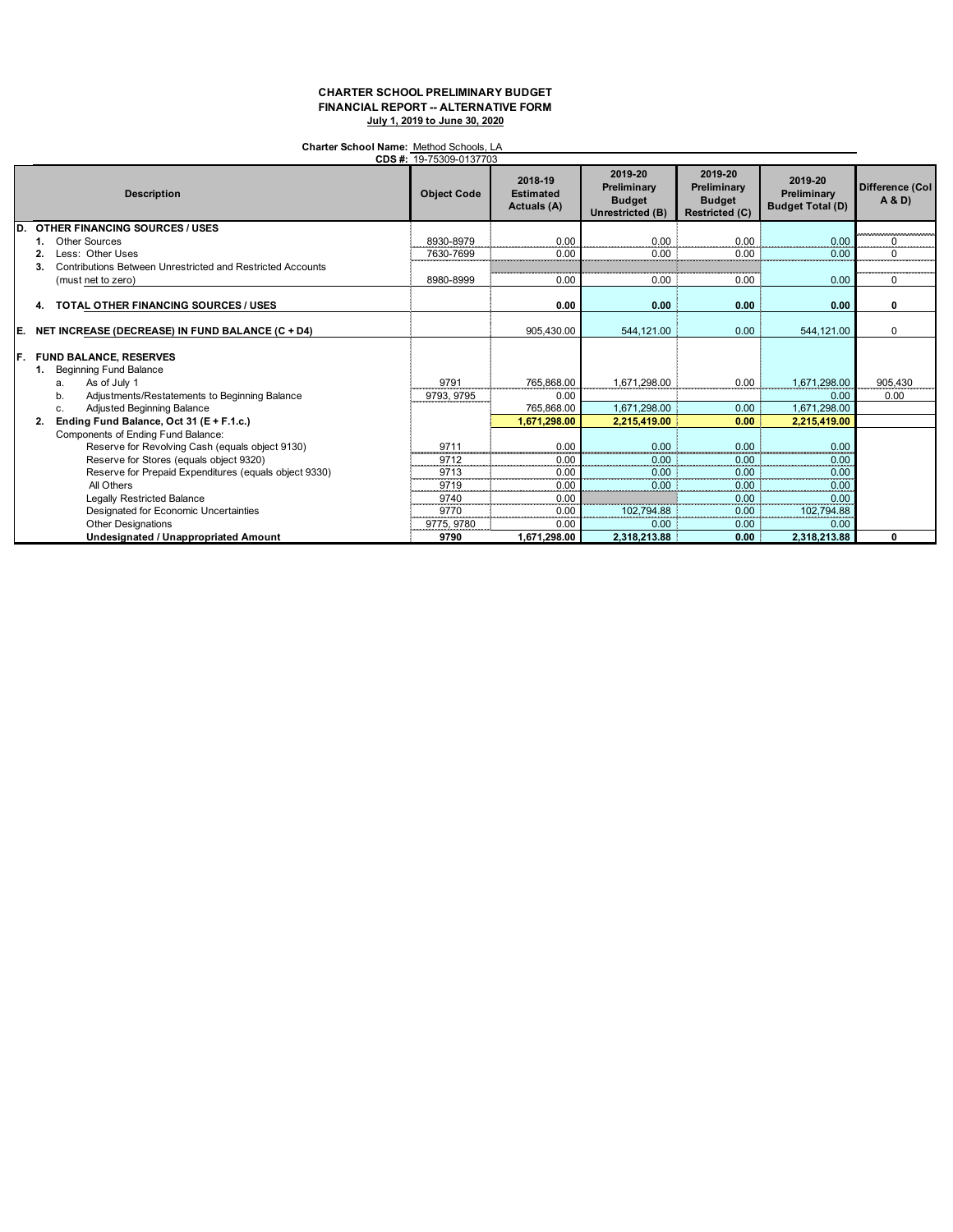#### **CHARTER SCHOOL MULTI-YEAR PROJECTION - ALTERNATIVE FORM**

**Charter School Name:** Method Schools, LA

> **CDS #:** 19-75309-0137703

**Charter Approving Entity:** Acton-Agua Dulce Unified School Dsitrict

**County:** Los Angeles

**Charter #:** 1697

**Fiscal Year:** 2018-19

| 2019-20 (populated from Alternative Form Tab) |    |                                                        |                    |                                                     |                                            |                                    |                                        |                    |
|-----------------------------------------------|----|--------------------------------------------------------|--------------------|-----------------------------------------------------|--------------------------------------------|------------------------------------|----------------------------------------|--------------------|
|                                               |    | <b>Description</b>                                     | <b>Object Code</b> | Preliminary<br><b>Budget</b><br><b>Unrestricted</b> | Preliminary<br><b>Budget</b><br>Restricted | Preliminary<br><b>Budget Total</b> | Totals for 2020- Totals for 2021<br>21 | 22                 |
| А.                                            |    | <b>REVENUES</b>                                        |                    |                                                     |                                            |                                    |                                        |                    |
|                                               |    | 1. LCFF Sources                                        |                    |                                                     |                                            |                                    |                                        |                    |
|                                               |    | State Aid - Current Year                               | 8011               | 3,612,079.00                                        |                                            | 3,612,079.00                       | 3,724,968.00                           | 3,833,509.00       |
|                                               |    | Education Protection Account - Current Year            | 8012               | 71,850.00                                           |                                            | 71,850.00                          | 71,850.00                              | 71,850.00          |
|                                               |    | State Aid - Prior Years                                | 8019               | 0.00                                                |                                            | 0.00                               | 0.00                                   | 0.00               |
|                                               |    | Transfer of Charter Schools in Lieu of Property Taxes  | 8096               | 80,662.00                                           |                                            | 80,662.00                          | 80,662.00                              | 80,662.00          |
|                                               |    | Other LCFF Transfers                                   | 8091, 8097         | 0.00                                                |                                            | 0.00                               | 0.00 <sub>1</sub>                      | 0.00               |
|                                               |    | <b>Total, LCFF Sources</b>                             |                    | 3,764,591.00                                        |                                            | 3,764,591.00                       | 3,877,480.00                           | 3,986,021.00       |
|                                               |    |                                                        |                    |                                                     |                                            |                                    |                                        |                    |
|                                               |    | 2. Federal Revenues                                    |                    |                                                     |                                            |                                    |                                        |                    |
|                                               |    | No Child Left Behind                                   | 8290               |                                                     | 0.00                                       | 0.00                               | 0.00                                   | 0.00               |
|                                               |    | Special Education - Federal                            | 8181, 8182         |                                                     | $0.00$<br>$0.00$                           | $0.00$<br>$0.00$                   | $0.00$<br>$0.00$                       | 0.00               |
|                                               |    | Child Nutrition - Federal                              | 8220               |                                                     |                                            |                                    |                                        | 0.00               |
|                                               |    | Other Federal Revenues                                 | 8290               | 0.00                                                | 0.00                                       | 0.00                               | 0.00.                                  | 0.00               |
|                                               |    | <b>Total, Federal Revenues</b>                         |                    | 0.00                                                | 0.00                                       | 0.00                               | 0.00                                   | 0.00               |
|                                               |    |                                                        |                    |                                                     |                                            |                                    |                                        |                    |
|                                               | 3. | Other State Revenues                                   |                    |                                                     |                                            |                                    |                                        |                    |
|                                               |    | Special Education - State                              | StateRevSE         |                                                     | 116,756.00                                 | 116,756.00                         | 116,756.00                             | 116,756.00         |
|                                               |    | <b>Child Nutrition Programs</b>                        | 8520               |                                                     | 0.00                                       | 0.00                               |                                        |                    |
|                                               |    | Mandated Costs Reimbursements                          | 8550               | 15,983.00                                           |                                            | 15,983.00                          | 16,490.00                              | 16,951.00          |
|                                               |    | Lottery - Unrestricted and Instructional Materials     | 8560               | 54,247.00                                           | 19,040.00                                  | 73,287.00                          | 73,287.00                              | 73,287.00          |
|                                               |    | Low Performing Student Block Grant                     | 8590               |                                                     | 0.00                                       | 0.00                               |                                        |                    |
|                                               |    | All Other State Revenues                               | <b>StateRevAO</b>  | 0.00                                                | 0.00                                       | 0.00                               |                                        |                    |
|                                               |    | <b>Total. Other State Revenues</b>                     |                    | 70,230.00                                           | 135.796.00                                 | 206,026.00                         | 206.533.00                             | 206.994.00         |
|                                               |    |                                                        |                    |                                                     |                                            |                                    |                                        |                    |
|                                               | 4. | Other Local Revenues                                   |                    | <b>Service</b>                                      |                                            |                                    |                                        |                    |
|                                               |    | Transfers from Sponsoring LEAs to Charter Schools      | 8791               | 0.00                                                |                                            | 0.00                               | 0.00                                   | 0.00               |
|                                               |    | All Other Local Revenues                               | LocalRevAO         | 0.00                                                | 0.00                                       | 0.00                               | 0.00                                   | 0.00               |
|                                               |    | <b>Total, Local Revenues</b>                           |                    | 0.00                                                | 0.00                                       | 0.00                               | 0.00                                   | 0.00               |
|                                               |    |                                                        |                    |                                                     |                                            |                                    |                                        |                    |
|                                               | 5. | <b>TOTAL REVENUES</b>                                  |                    | 3,834,821.00                                        | 135,796.00                                 | 3,970,617.00                       | 4,084,013.00                           | 4.193.015.00       |
| B.                                            |    | <b>EXPENDITURES</b>                                    |                    |                                                     |                                            |                                    |                                        |                    |
|                                               |    | 1. Certificated Salaries                               |                    |                                                     |                                            |                                    |                                        |                    |
|                                               |    | <b>Teachers' Salaries</b>                              | <br>1100           | 1,145,420.00                                        | 0.00                                       | 1,145,420.00                       | 1,202,691.00                           | 1,262,826.00       |
|                                               |    | <b>Certificated Pupil Support Salaries</b>             |                    | $0.00\,$                                            |                                            |                                    | 0.00                                   |                    |
|                                               |    | Certificated Supervisors' and Administrators' Salaries | 1200<br>1300       | 181,730.00                                          | 0.00<br>13,615.00                          | 0.00<br>195,345.00                 | 205,112.00                             | 0.00<br>215,368.00 |
|                                               |    | <b>Other Certificated Salaries</b>                     | 1900               | 0.00                                                | 0.00                                       | 0.00                               | 0.00                                   | 0.00               |
|                                               |    | <b>Total, Certificated Salaries</b>                    |                    | 1.327.150.00                                        | 13.615.00                                  | 1,340,765.00                       | 1.407.803.00                           | 1.478.194.00       |
|                                               |    |                                                        |                    |                                                     |                                            |                                    |                                        |                    |
|                                               | 2. | Non-certificated Salaries                              |                    |                                                     |                                            |                                    |                                        |                    |
|                                               |    | <b>Instructional Aides' Salaries</b>                   | 2100               | 41,877.00                                           | 0.00                                       | 41,877.00                          | 43,971.00                              | 46,169.00          |
|                                               |    | Non-certificated Support Salaries                      | 2200               | 67,678.00                                           | 0.00                                       | 67,678.00                          | 71,061.00                              | 74,614.00          |
|                                               |    | Non-certificated Supervisors' and Administrators' Sal. | 2300               | 89,892.00                                           | 0.00                                       | 89,892.00                          | 94,387.00                              | 99,106.00          |
|                                               |    | <b>Clerical and Office Salaries</b>                    | 2400               | 34,675.00                                           | 0.00                                       | 34,675.00                          | 36,408.00                              | 38,229.00          |
|                                               |    | Other Non-certificated Salaries                        | 2900               | 0.00                                                | 0.00                                       | 0.00                               | 0.00                                   | 0.00               |
|                                               |    | <b>Total, Non-certificated Salaries</b>                |                    | 234,122.00                                          | 0.00                                       | 234,122.00                         | 245,827.00                             | 258,118.00         |
|                                               |    |                                                        |                    |                                                     |                                            |                                    |                                        |                    |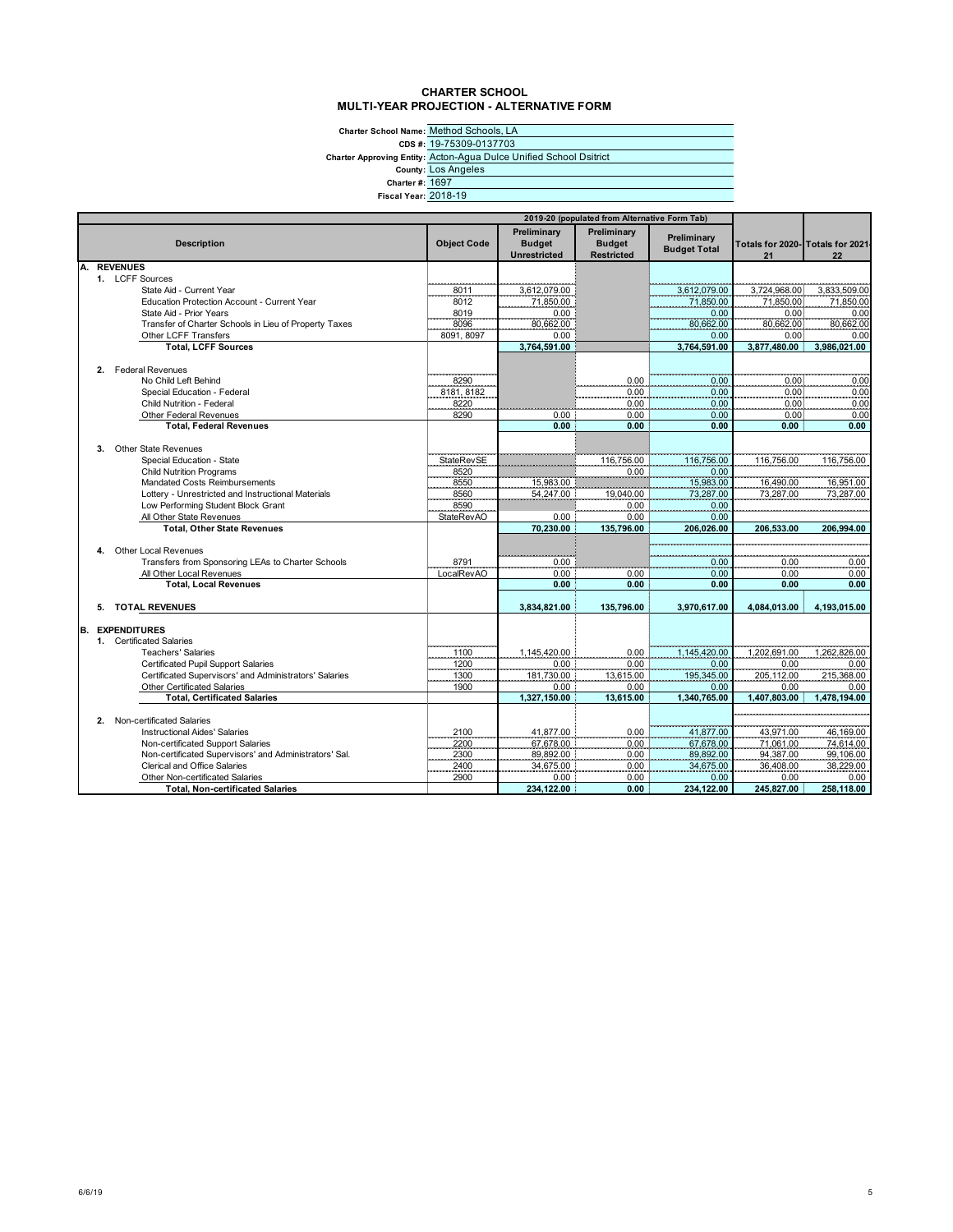|    | <b>Description</b>                                                        | <b>Object Code</b> | Preliminary<br><b>Budget</b><br><b>Unrestricted</b> | Preliminary<br><b>Budget</b><br><b>Restricted</b> | Preliminary<br><b>Budget Total</b> | Totals for 2020-<br>21  | Totals for 2021<br>22   |
|----|---------------------------------------------------------------------------|--------------------|-----------------------------------------------------|---------------------------------------------------|------------------------------------|-------------------------|-------------------------|
|    | 3. Employee Benefits                                                      |                    |                                                     |                                                   |                                    |                         |                         |
|    | <b>STRS</b>                                                               | 3101-3102          | 0.00                                                | 0.00                                              | 0.00                               | 0.00                    | 0.00                    |
|    | <b>PERS</b>                                                               | 3201-3202          | 0.00                                                | 0.00                                              | 0.00                               | 0.00                    | 0.00                    |
|    | OASDI / Medicare / Alternative                                            | 3301-3302          | 118,997.00                                          | 1,482.00                                          | 120,479.00                         | 126,503.00              | 132,828.00              |
|    | Health and Welfare Benefits                                               | 3401-3402          | 156,600.00                                          | 900.00                                            | 157,500.00                         | 165,375.00              | 173,644.00              |
|    | Unemployment Insurance                                                    | 3501-3502          | 53,340.00                                           | 420.00                                            | 53,760.00                          | 53,760.00               | 53,760.00               |
|    | Workers' Compensation Insurance                                           | 3601-3602          | 27,222.00                                           | 339.00                                            | 27,561.00                          | 33,073.00               | 39,067.00               |
|    | <b>Retiree Benefits</b>                                                   | 3701-3702          | 0.00                                                | 0.00                                              | 0.00                               | 0.00                    | 0.00                    |
|    | PERS Reduction (for revenue limit funded schools)                         | 3801-3802          | 0.00                                                | 0.00                                              | 0.00                               | 0.00                    | 0.00                    |
|    | Other Employee Benefits                                                   | 3901-3902          | 57.744.00                                           | 0.00                                              | 57,744.00                          | 60,632.00               | 63,663.00               |
|    | <b>Total, Employee Benefits</b>                                           |                    | 413,903.00                                          | 3,141.00                                          | 417,044.00                         | 439,343.00              | 462,962.00              |
|    |                                                                           |                    |                                                     |                                                   |                                    |                         |                         |
| 4. | <b>Books and Supplies</b>                                                 |                    |                                                     |                                                   |                                    |                         |                         |
|    | Approved Textbooks and Core Curricula Materials                           | 4100               | 575,000.00                                          | 0.00                                              | 575,000.00                         | 592,250.00              | 610,018.00              |
|    | Books and Other Reference Materials                                       | 4200               | 75,000.00                                           | 0.00                                              | 75,000.00                          | 77,250.00               | 79,568.00               |
|    | Materials and Supplies                                                    | 4300<br>4400       | 15,960.00<br>30,000.00                              | 19,040.00                                         | 35,000.00<br>30,000.00             | 36,050.00<br>30,900.00  | 37,132.00<br>31,827.00  |
|    | Noncapitalized Equipment                                                  |                    |                                                     | 0.00                                              |                                    |                         |                         |
|    | Food                                                                      | 4700               | 0.00                                                | 0.00                                              | 0.00                               | 0.00                    | 0.00                    |
|    | <b>Total, Books and Supplies</b>                                          |                    | 695,960.00                                          | 19,040.00                                         | 715,000.00                         | 736,450.00              | 758,545.00              |
| 5. | Services and Other Operating Expenditures                                 |                    |                                                     |                                                   |                                    |                         |                         |
|    | Subagreeemnts for Services                                                | 5100               | 0.00                                                | 0.00                                              | 0.00                               | 0.00                    | 0.00                    |
|    | <b>Travel and Conferences</b>                                             | 5200               | 63,750.00                                           | 0.00                                              | 63,750.00                          | 65,663.00               | 67,632.00               |
|    | Dues and Memberships                                                      | 5300               | 3,000.00                                            | 0.00                                              | 3,000.00                           | 3,090.00                | 3,183.00                |
|    | Insurance                                                                 | 5400               | 10,000.00                                           | 0.00                                              | 10,000.00                          | 10,300.00               | 10,609.00               |
|    |                                                                           |                    |                                                     |                                                   |                                    |                         |                         |
|    | Operations and Housekeeping Services                                      | 5500               | 11,500.00                                           | 0.00                                              | 11,500.00                          | 11,845.00               | 12,200.00               |
|    | Rentals, Leases, Repairs, and Noncap. Improvements                        | 5600               | 159,763.00                                          | 0.00                                              | 159,763.00                         | 164,556.00              | 169,493.00              |
|    | Professional/Consulting Services and Operating Expend.                    | 5800<br>5900       | 338,802.00                                          | 100,000.00<br>0.00                                | 438,802.00                         | 451,965.00              | 465,329.00              |
|    | Communications<br><b>Total, Services and Other Operating Expenditures</b> |                    | 32,750.00<br>619,565.00                             | 100,000.00                                        | 32,750.00<br>719,565.00            | 33,733.00<br>741,152.00 | 34,744.00<br>763,190.00 |
|    |                                                                           |                    |                                                     |                                                   |                                    |                         |                         |
| 6. | Capital Outlay                                                            |                    |                                                     |                                                   |                                    |                         |                         |
|    | (Objects 6100-6170, 6200-6500 for modified                                |                    |                                                     |                                                   |                                    |                         |                         |
|    | accrual basis only)                                                       |                    |                                                     |                                                   |                                    |                         |                         |
|    | Land and Land Improvements                                                | 6100-6170          | 0.00                                                | 0.00                                              | 0.00                               | 0.00                    | 0.00                    |
|    | Buildings and Improvements of Buildings                                   | 6200               | 0.00                                                | 0.00                                              | 0.00                               | 0.00                    | 0.00                    |
|    | Books and Media for New School Libraries or Major                         |                    | 0.00                                                | 0.00                                              | 0.00                               | 0.00                    | 0.00                    |
|    | Expansion of School Libraries                                             | 6300               | 0.00                                                | 0.00                                              | 0.00                               | 0.00                    | 0.00                    |
|    | Equipment                                                                 | 6400               | 0.00                                                | 0.00                                              | 0.00                               | 0.00                    | 0.00                    |
|    | <b>Equipment Replacement</b>                                              | 6500               | 0.00                                                | 0.00                                              | 0.00                               | 0.00                    | 0.00                    |
|    | Depreciation Expense (for accrual basis only)                             | 6900               | 0.00                                                | 0.00                                              | 0.00                               | 0.00                    | 0.00                    |
|    | <b>Total, Capital Outlay</b>                                              |                    | 0.00                                                | 0.00                                              | 0.00                               | 0.00                    | 0.00                    |
|    |                                                                           |                    |                                                     |                                                   |                                    |                         |                         |
|    | 7. Other Outgo                                                            |                    |                                                     |                                                   |                                    |                         |                         |
|    | Tuition to Other Schools                                                  | 7110-7143          | 0.00                                                | 0.00                                              | 0.00                               | 0.00                    | 0.00                    |
|    | Transfers of Pass-Through Revenues to Other LEAs                          | 7211-7213          | 0.00                                                | 0.00                                              | 0.00                               | 0.00                    | 0.00                    |
|    | Transfers of Apportionments to Other LEAs - Spec. Ed.                     | 7221-7223SE        | 0.00                                                | 0.00                                              | 0.00                               | 0.00                    | 0.00                    |
|    | Transfers of Apportionments to Other LEAs - All Other                     | 7221-7223AO        | 0.00                                                | 0.00                                              | 0.00                               | 0.00                    | 0.00                    |
|    | All Other Transfers                                                       | 7280-7299          | 0.00                                                | 0.00                                              | 0.00                               | 0.00                    | 0.00                    |
|    | Debt Service:                                                             |                    |                                                     |                                                   |                                    |                         |                         |
|    | Interest                                                                  | 7438               | 0.00                                                | 0.00                                              | 0.00                               | 0.00                    | 0.00                    |
|    | Principal (for modified accrual basis only)                               | 7439               | 0.00                                                | 0.00                                              | 0.00                               | 0.00                    | 0.00                    |
|    | Total, Other Outgo                                                        |                    | 0.00                                                | 0.00                                              | 0.00                               | 0.00                    | 0.00                    |
|    | 8. TOTAL EXPENDITURES                                                     |                    | 3.290.700.00                                        | 135,796.00                                        | 3,426,496.00                       | 3,570,575.00            | 3.721.009.00            |
|    | C. EXCESS (DEFICIENCY) OF REVENUES OVER EXPEND.                           |                    |                                                     |                                                   |                                    |                         |                         |
|    | BEFORE OTHER FINANCING SOURCES AND USES (A5-B8)                           |                    | 544.121.00                                          | 0.00                                              | 544.121.00                         | 513.438.00              | 472.006.00              |